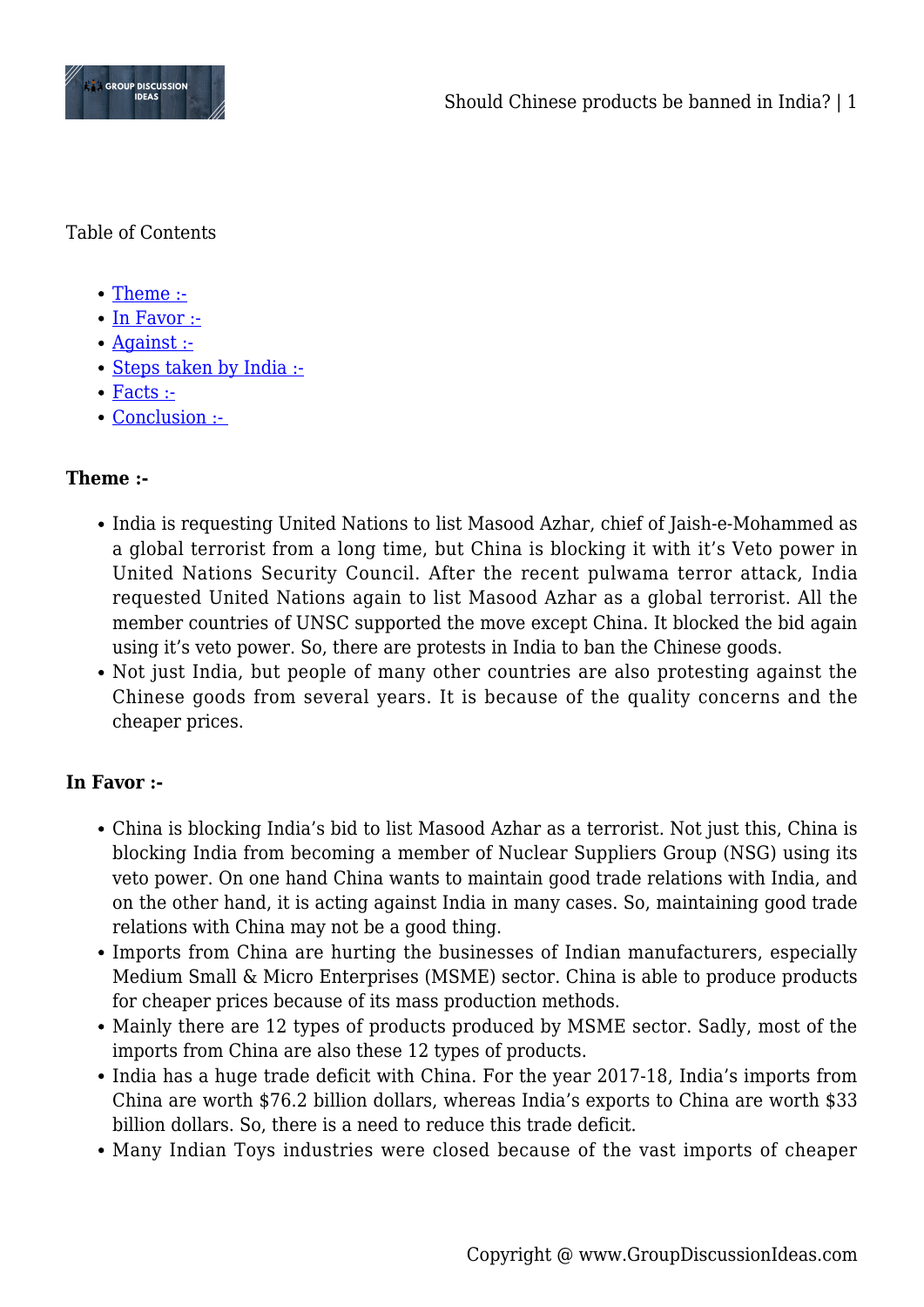

Chinese toys.

- Many Chinese products such as fire crackers, plastic toys are found to be Health and Environment hazard, because of the use of low quality materials in the making.
- Chinese industries doesn't spend much money on innovation, research and development, rather they just manufacture imitation goods whenever new products are innovated in other countries. So, it is morally incorrect to import these goods.

# **Against :-**

- As a member of World Trade Organization (WTO), India cannot simply ban imports from its member countries.
- Chinese goods are cheaper when compared with domestic products. If we ban Chinese goods, poor and middle class people will be forced to spend more for necessities.
- For some goods, India is dependent on Chinese imports. For example, for some Indian industries, capital goods come from china. If we import capital goods from other countries, we have to buy them for higher prices, which will inturn raise the final products' cost. So, this is not good for the economy. For example, We are also importing primary goods from China like computer hardware, electronic components etc. These primary goods are used by Indian industries to make final products.
- At present, India has no good alternatives to some of the Chinese products.

# **Steps taken by India :-**

- India is imposing anti-dumping duty on low quality goods from China. As of 2019, India imposed anti-dumping duty on 99 products from China.
- India is in talks with China to export more agricultural products such as pomegranates, soyameal, grapes etc to reduce trade deficit

#### **Facts :-**

- Chinese goods are cheaper mainly because of 'Large scale production' and 'cheap labor'.
- 'Obra' village in Bihar officially imposed ban on Chinese goods.
- 'The Confederation of All India Traders' (CAIT) has claimed that the sale of Chinese goods in the Diwali season, 2016 was down by 60% as a result of the social media campaign urging people to boycott Chinese goods.